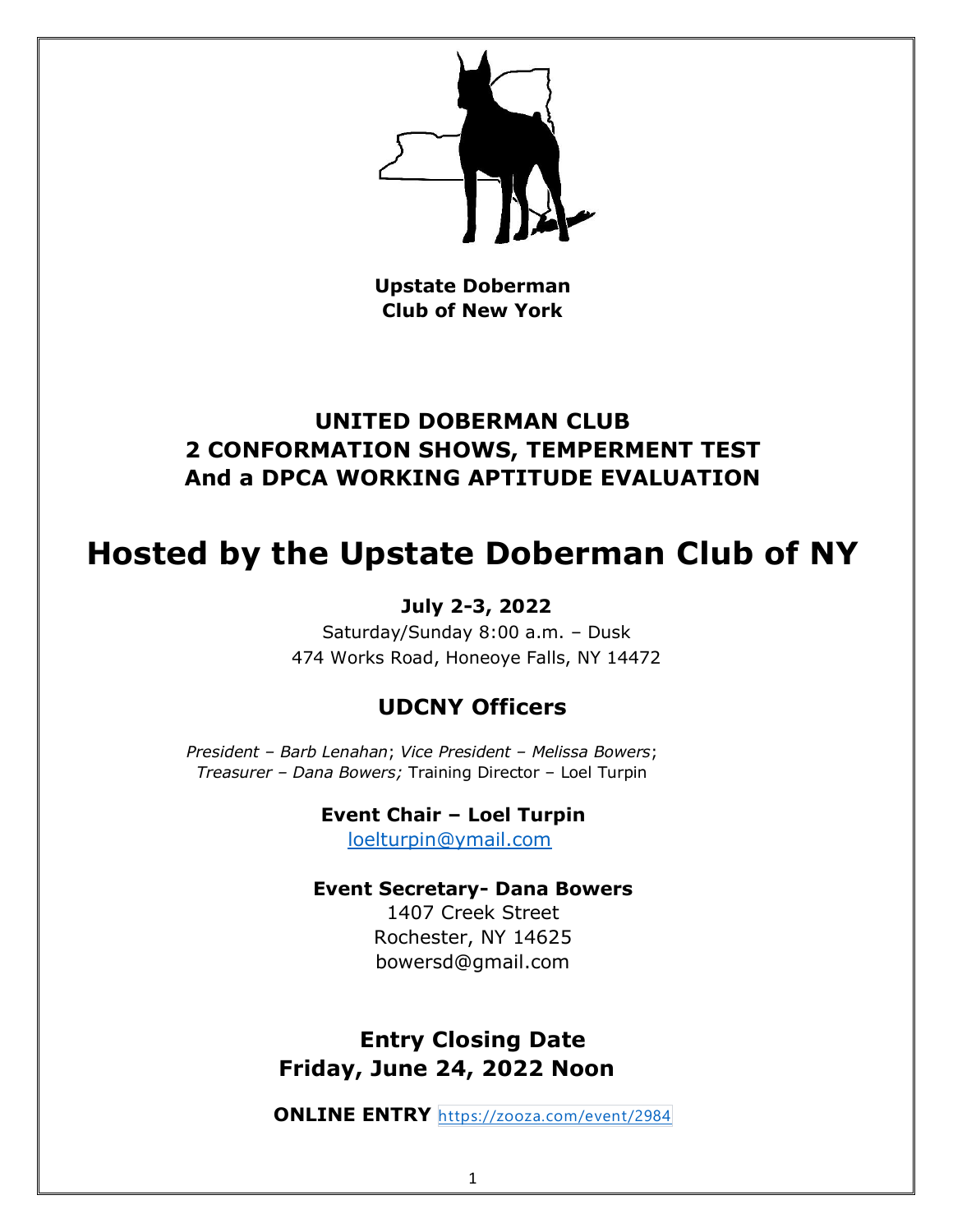### **Schedule of Events**

### **Saturday – July 2nd**

Temperament Test in the morning with conformation Show #1 to follow.

### **Sunday – July 3rd**

Conformation Show #2 with WAE to follow.

### • **All events and times are subject to change**

## **2022 TROPHY & AWARD LIST**

#### **UDCNY Conformation Shows #1 and #2**- **Green Ribbons will be awarded for all earning a CC**.

| 1 <sup>st</sup> in All Regular Classes | Blue Ribbon                    | 1 <sup>st</sup> Altered Classes    | Pink Ribbon               |
|----------------------------------------|--------------------------------|------------------------------------|---------------------------|
| 2 <sup>nd</sup> in All Regular Classes | Red Ribbon                     | 2 <sup>nd</sup> Altered Classes    | Brown Ribbon              |
| 3rd in All Regular Classes             | Yellow Ribbon                  | 3rd Altered Classes                | Light Green Ribbon        |
| 4 <sup>th</sup> in All Regular Classes | White Ribbon                   | 4 <sup>th</sup> Altered Classes    | Grey Ribbon               |
| Best Puppy                             | Award, Blue/White Rosette      | Best Opp. Puppy                    | Award, Red/White Rosette  |
| Best Youth                             | Award, Blue / White Rosette    | Best Opp. Youth                    | Award, Red/White Rosette  |
| Winners Dog                            | Award, Blue/White Rosette      | <b>Winners Bitch</b>               | Award, Blue/White Rosette |
| Reserve Winners Dog                    | Award, Red/White Rosette       | Reserve WB                         | Award, Red/White Rosette  |
| Adult Best of Breed                    | Award, Purple/Gold Rosette     | Best Opp to Adult Best of<br>Breed | Award, Red/White Rosette  |
| <b>Best Veteran</b>                    | Award, Blue/White Rosette      | Best Opp Veteran                   | Award, Red/White Rosette  |
| <b>Best Altered</b>                    | Award, Pale Blue/White Rosette |                                    |                           |
| Best Baby                              | Award, Pale Blue/White Rosette |                                    |                           |

**Trophy Disclaimer:** In the event if the listed trophy item has been damaged, lost or stolen, we have the right to replace it with something of equal value.

**Judges:**

**John Schoeneman - Show #1 and WAE**

**Dr. May Jacobson - Show #2 and TT**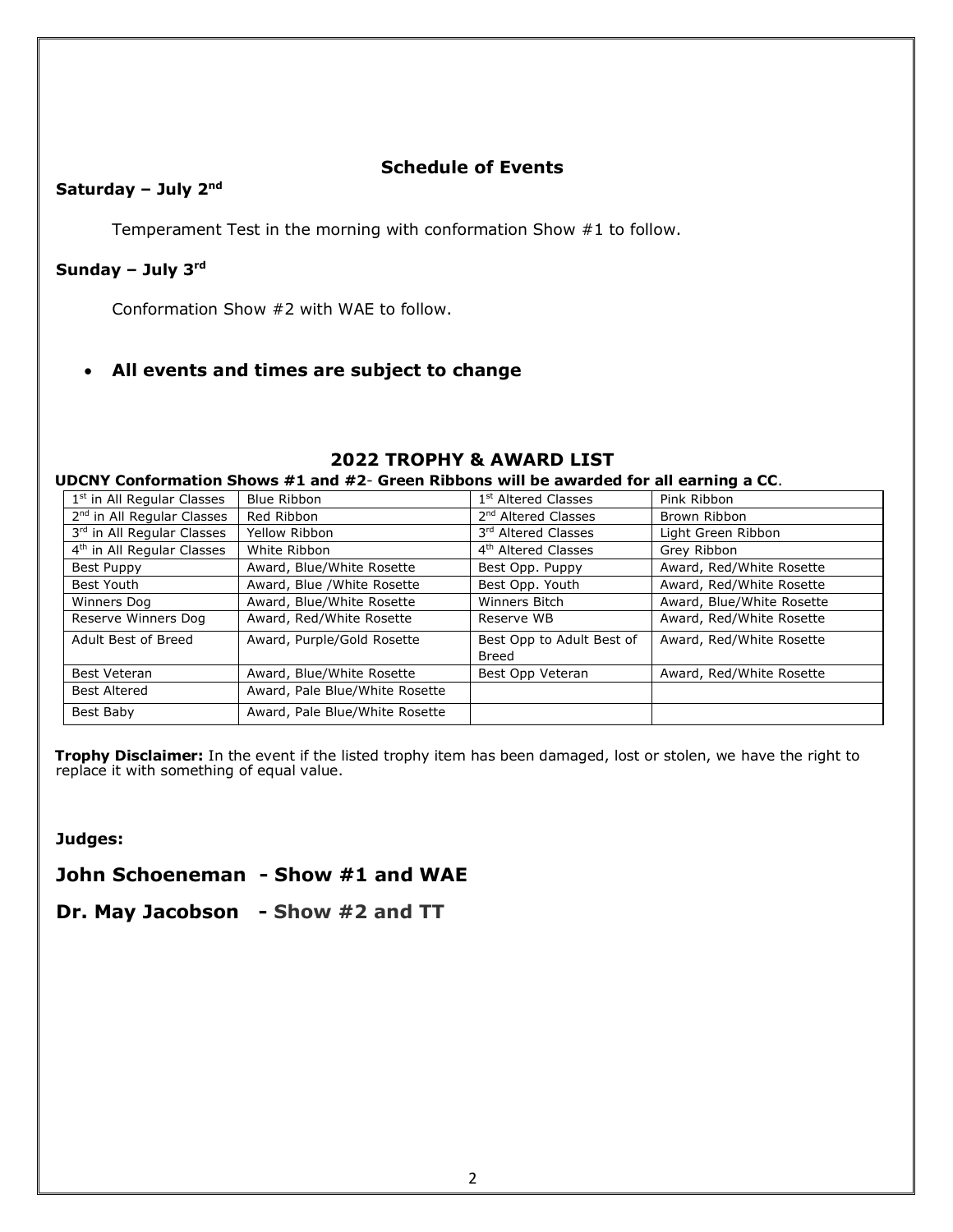## **Extra information about the events:**

**UDC TEMPERAMENT TESTS** on Saturday, July 2<sup>nd</sup> under UDC Evaluator May Jacobson The UDC requires that all Conformation entries take a UDC TT prior to showing. Dogs need not pass to show. TT's are divided by age and level of training: PTT for the Puppy Classes, YTT for the Youth Classes, ATT for Adult Classes or STT for the Working Class. Dogs that have the AFFB, GFFB, D-ZTP or BSA are automatically eligible for the Working Class without taking the SST. Dogs that have the FFB or BSB do not have to take the ATT. See the UDC Breed Manual available at www.uniteddobermanclub.com for additional details. Non-UDC registered dogs must have proof of titles and papers available for review. All entrants will receive a written evaluation as proof of participation.

BRIEF UDC CONFORMATION RULES & ENTRY REGULATIONS - See the UDC Breed Manual at [https://drive.google.com/file/d/10Y5LMFOIs-fhl8JHY1gVI\\_rb2GoF5FUt/view](https://drive.google.com/file/d/10Y5LMFOIs-fhl8JHY1gVI_rb2GoF5FUt/view) for details. All entrants are required to take the UDC temperament test appropriate for their entered class prior to showing. UDC TTs are offered only on Saturday, July 2cd. If a dog has passed the current age-appropriate TT or a UDC Breed Survey/DV ZTP, presenting this documentation to the Show Secretary during check-in. Dogs may fail the TT and still participate, but cannot earn a CC. Although it is recommended that dogs be registered with UDC and have a UDC Record/scorebook Book, Dobermans in other UDC recognized National registries may show. To register your dog with UDC, please go here: [http://www.uniteddobermanclub.com/forms/dog\\_registration.pdf.](http://www.uniteddobermanclub.com/forms/dog_registration.pdf)

All dogs will receive a written critique. Classes are divided by sex and age: Baby (less than 6 months old), Puppy (6 to 12 months old); Youth (12 to 24 months old). There will be a Best Baby, Best Puppy and Best Youth, plus Best Opposite Puppy and Best Opposite Youth. Adult classes are for dogs over 24 months of age. Open class is for all adults. Performance class is for adults who hold a BH, Agility, Obedience, SAR, Guide Dog, Therapy or Tracking qualification. Working class entrants must have a SchHA, SchH, Brevet, French Ring, or IGP qualification. Veterans class is for adults 7 years or older who hold a working or performance title and they may be spayed/neutered. Altered are non-regular classes for spayed and neutered dogs who then compete for Best Altered. Dogs over 7 years may enter EITHER Altered or Veterans class, but not both. Champion class is for UDC champions ONLY. Winners Dog and Winners Bitch classes will be open to the highest placed E-rated dogs in Adult classes that have also passed the ATT, STT or Breed Survey/DV-ZTP.

**BANQUET DINNER** on Saturday, July 2nd at Flaherty's three Flags Inn - Honeoye Falls, NY

### **Event Veterinarian on Call**

Karen Smith, DVM Storybook Animal Hospital 634 Rowley Rd, Victor, NY 14564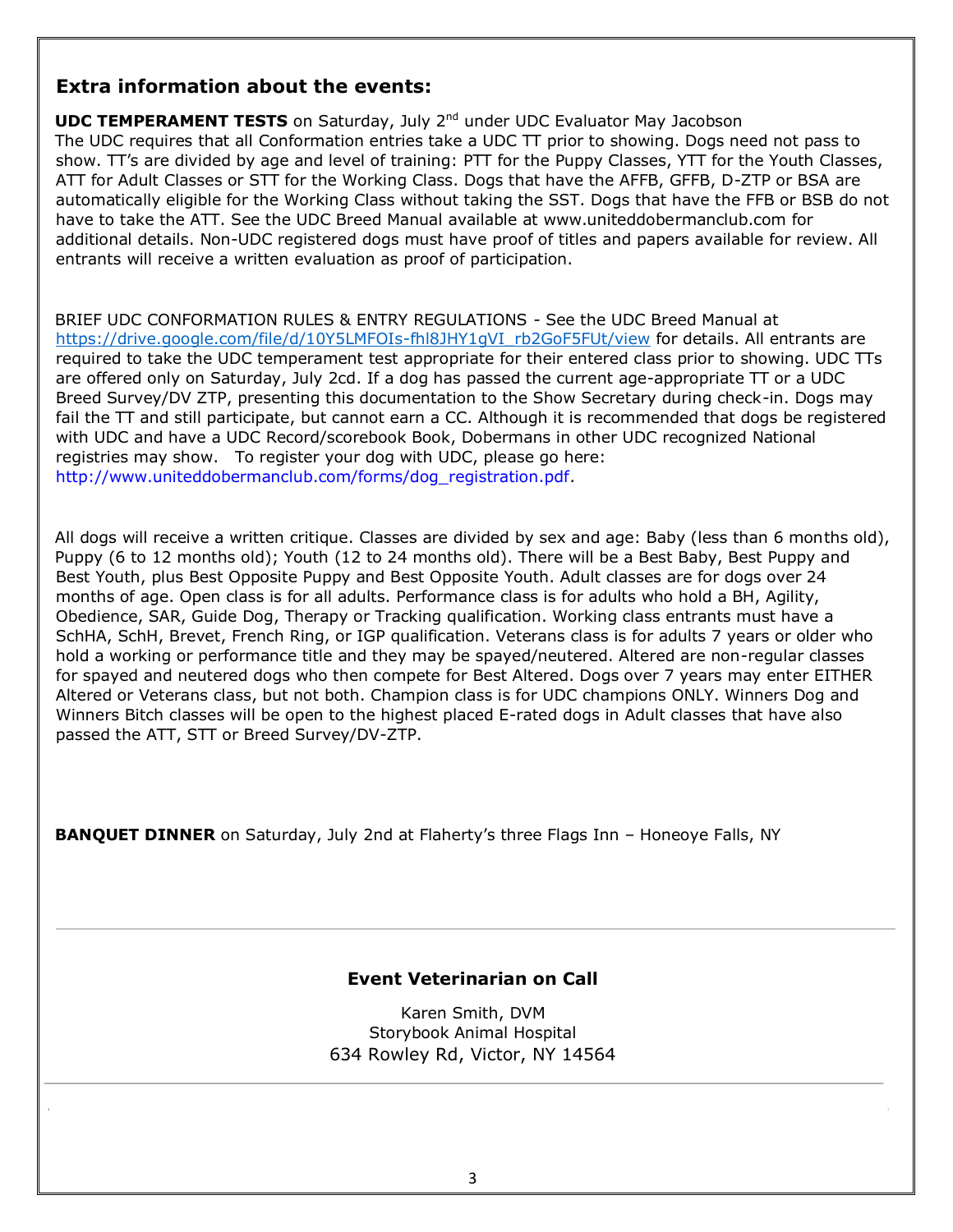## **Silent Auction**

The Silent Auction will be held Saturday, July 2nd at the show site.

Please bring an item to donate. The income from the Silent Auction will help offset the expenses of the 2022 Conformation Show. We will auction off items from leads and collars to shampoo and dog treats. Even non-dog related things like chairs or gift certificates are great!

If you are not attending but would like to make a donation, contact Dana Bowers – bowersd@gmail.com

### **EVENT SITE**

**474 Works Road** 

#### **Honeoye Falls, NY 14472**

#### **HOTEL INFORMATION**

**Red Roof Inn 4820 West Henrietta Road Henrietta, NY 14467** 

**By Phone: 800-RED-ROOF (800-733-7663)** 

**https://www.redroof.com**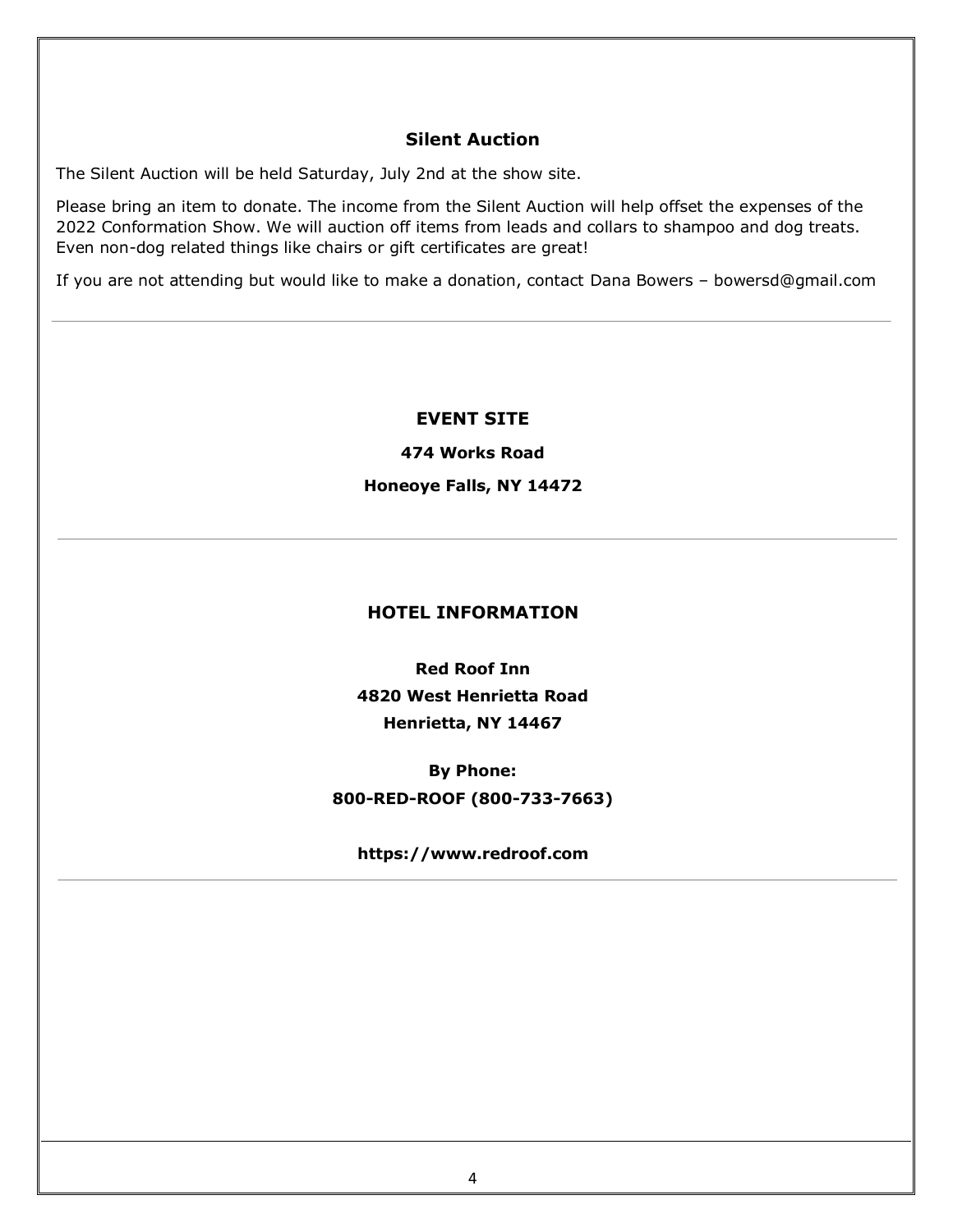| $\Box$ Male $\Box$ Female    | 2022 UDCNY United Doberman Club Entry Form<br>Closing date: Friday, June 24th, 2022 @ Noon<br>or enter online at https://zooza.com/event/2984<br>All information must be typed or printed clearly. Use one form per dog.<br>There will be no refunds after the closing date.<br>NO LATE SHOW or TEMPERMENT TEST ENTRIES WILL BE ACCEPTED.<br>Color: $\Box$ Black $\Box$ Red $\Box$ Fawn $\Box$ Blue |                   |
|------------------------------|-----------------------------------------------------------------------------------------------------------------------------------------------------------------------------------------------------------------------------------------------------------------------------------------------------------------------------------------------------------------------------------------------------|-------------------|
| $\Box$ Intact $\Box$ Altered | Handler Owner Trained: Yes $\square$ No $\square$                                                                                                                                                                                                                                                                                                                                                   |                   |
| Name of Dog:                 | Date of Birth:                                                                                                                                                                                                                                                                                                                                                                                      | Country of Birth: |
| <b>UDC Book #</b>            | AKC Reg. #                                                                                                                                                                                                                                                                                                                                                                                          |                   |
| CKC#                         | Other Reg. #                                                                                                                                                                                                                                                                                                                                                                                        |                   |
| Tattoo# & or Microchip       |                                                                                                                                                                                                                                                                                                                                                                                                     |                   |
| <b>Sire Name and Titles:</b> |                                                                                                                                                                                                                                                                                                                                                                                                     |                   |
| Dam Name and Titles:         |                                                                                                                                                                                                                                                                                                                                                                                                     |                   |
| Owner/Co-owner:              |                                                                                                                                                                                                                                                                                                                                                                                                     |                   |
| Address:                     | City:<br>State:                                                                                                                                                                                                                                                                                                                                                                                     | Zip:              |
| Phone:                       | <b>Handler Email:</b>                                                                                                                                                                                                                                                                                                                                                                               |                   |
|                              |                                                                                                                                                                                                                                                                                                                                                                                                     |                   |
|                              |                                                                                                                                                                                                                                                                                                                                                                                                     |                   |